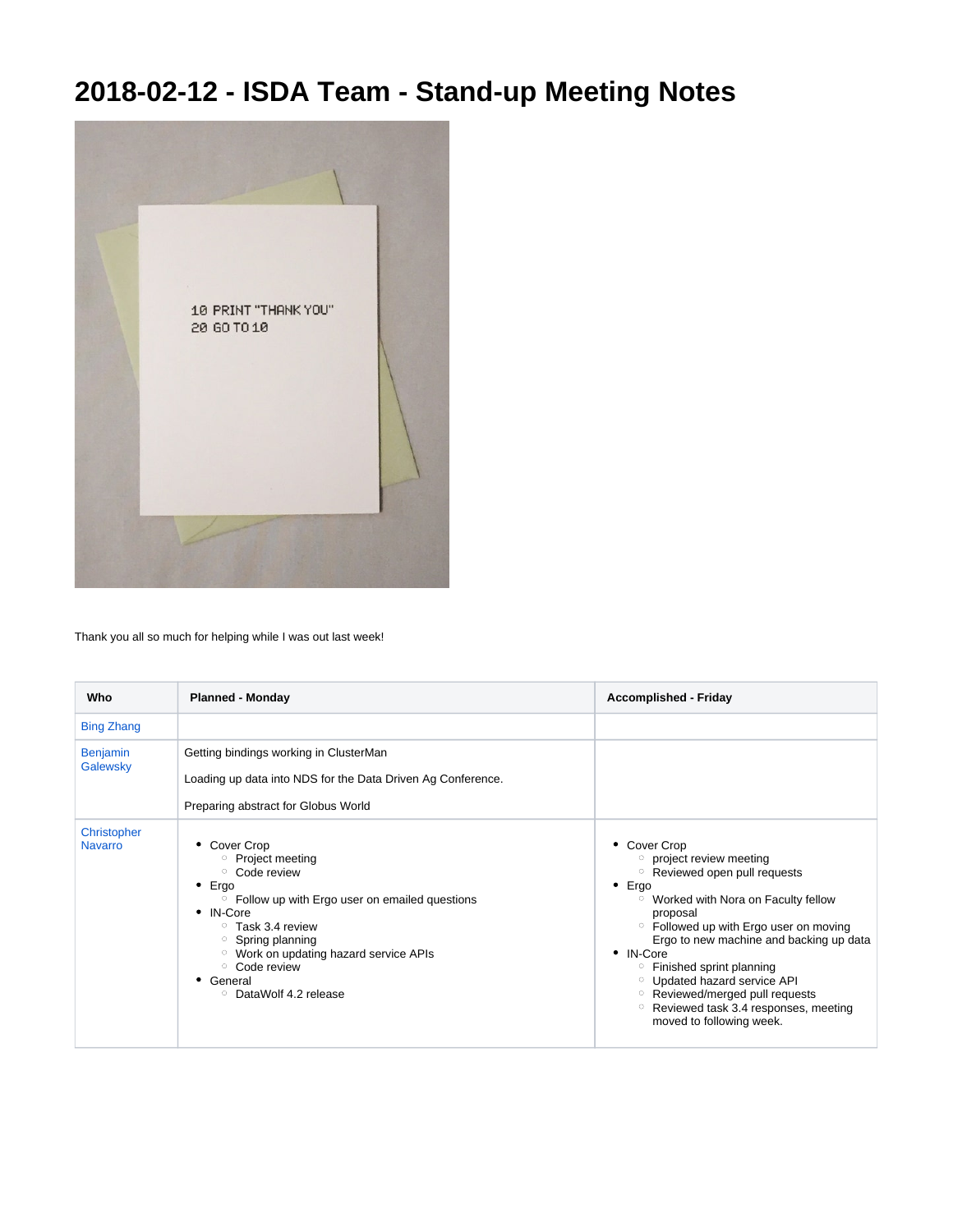| <b>Craig Willis</b>                  | NDS:                                                                                                                                                                                                                                                                                                                                              |                                                                                                                                                                                                                                                                                                                |
|--------------------------------------|---------------------------------------------------------------------------------------------------------------------------------------------------------------------------------------------------------------------------------------------------------------------------------------------------------------------------------------------------|----------------------------------------------------------------------------------------------------------------------------------------------------------------------------------------------------------------------------------------------------------------------------------------------------------------|
|                                      | • DataDrivenAg worskhop prep<br><b>ESIP allocation at SDSC</b><br>٠<br>• ETK support                                                                                                                                                                                                                                                              |                                                                                                                                                                                                                                                                                                                |
|                                      | TERRA:                                                                                                                                                                                                                                                                                                                                            |                                                                                                                                                                                                                                                                                                                |
|                                      | • mean_temp extractor bug fixes<br>soil_mask extractor testing<br>٠                                                                                                                                                                                                                                                                               |                                                                                                                                                                                                                                                                                                                |
|                                      | Whole Tale:                                                                                                                                                                                                                                                                                                                                       |                                                                                                                                                                                                                                                                                                                |
|                                      | • Backup implementation                                                                                                                                                                                                                                                                                                                           |                                                                                                                                                                                                                                                                                                                |
| <b>Gregory Jansen</b>                |                                                                                                                                                                                                                                                                                                                                                   |                                                                                                                                                                                                                                                                                                                |
| <b>Htut Khine Htay</b><br><b>Win</b> | • Fix forwarder threading issue<br>Fix forwarder format method                                                                                                                                                                                                                                                                                    | • Threading issue is now fixed(turns out it is not<br>really a threading issue)<br>• Formatting can now handle multiple readouts<br>and multiple take_image_done messages.                                                                                                                                     |
| <b>Indira Gutierrez</b><br>Polo      | <b>GLM</b><br>$\bullet$<br><sup>o</sup> Glenda Parser Updates<br>$\bullet$ InCore<br><sup>o</sup> Updates to Building portfolio restoration Analysis<br>$\cdot$ SMU<br><sup>o</sup> Metadata downloading Json.Id documents                                                                                                                        | $\bullet$ GLM<br><sup>o</sup> Glenda Parser Updates - Missing Silica<br>updates<br>• InCore<br><sup>o</sup> Updates to maestro API service<br>endpoints to match new API specification<br>$\bullet$ SMU<br><sup>o</sup> Metadata downloading Json.ld<br>documents - Debugging, still working on<br>fix for it. |
| Inna Zharnitsky                      |                                                                                                                                                                                                                                                                                                                                                   |                                                                                                                                                                                                                                                                                                                |
| <b>Jing Ge</b>                       |                                                                                                                                                                                                                                                                                                                                                   |                                                                                                                                                                                                                                                                                                                |
| <b>Jong Lee</b>                      |                                                                                                                                                                                                                                                                                                                                                   |                                                                                                                                                                                                                                                                                                                |
| <b>Kenton McHenry</b>                | • CSSI proposals<br><b>BD</b> Outreach<br>HR<br>٠                                                                                                                                                                                                                                                                                                 | • CSSI proposals<br>• BD Outreach<br><b>MBDH/NDS Workshop</b><br>$\bullet$ HR                                                                                                                                                                                                                                  |
| Luigi Marini                         | Catch up after vacation on whatever is needed<br>٠<br>Start clowder paper for PEARC                                                                                                                                                                                                                                                               | • Fixed Earthcube bug with service<br>• Continued refactoring of Clowder<br>• Caught up on emails and paperwork                                                                                                                                                                                                |
| <b>Marcus Slavenas</b>               | vbd<br><sup>o</sup> updates to graphing moquito data<br>o create modelling confluence page for vbd group<br>gltg<br>$\circ$ aquarius<br>$\bullet$ bd<br>○ speech2text pull request                                                                                                                                                                |                                                                                                                                                                                                                                                                                                                |
| <b>Maxwell Burnette</b>              | update heightmap extractor to include LemnaTec metadata<br>٠<br>delete zero-byte Level_1 files to regenerate for fullfield<br>٠<br>generate remaining fullfields at 80% threshold where possible<br>review reprocessing flags & steps for batch TERRA resubmission<br>٠<br>(duplicate metadata, pre-existing files)<br>Pearc18 paper outline<br>٠ | • heighmap dockerfile updates<br>~120 fullfields generated wit 80% threshold<br>• faculty fellowship proposal                                                                                                                                                                                                  |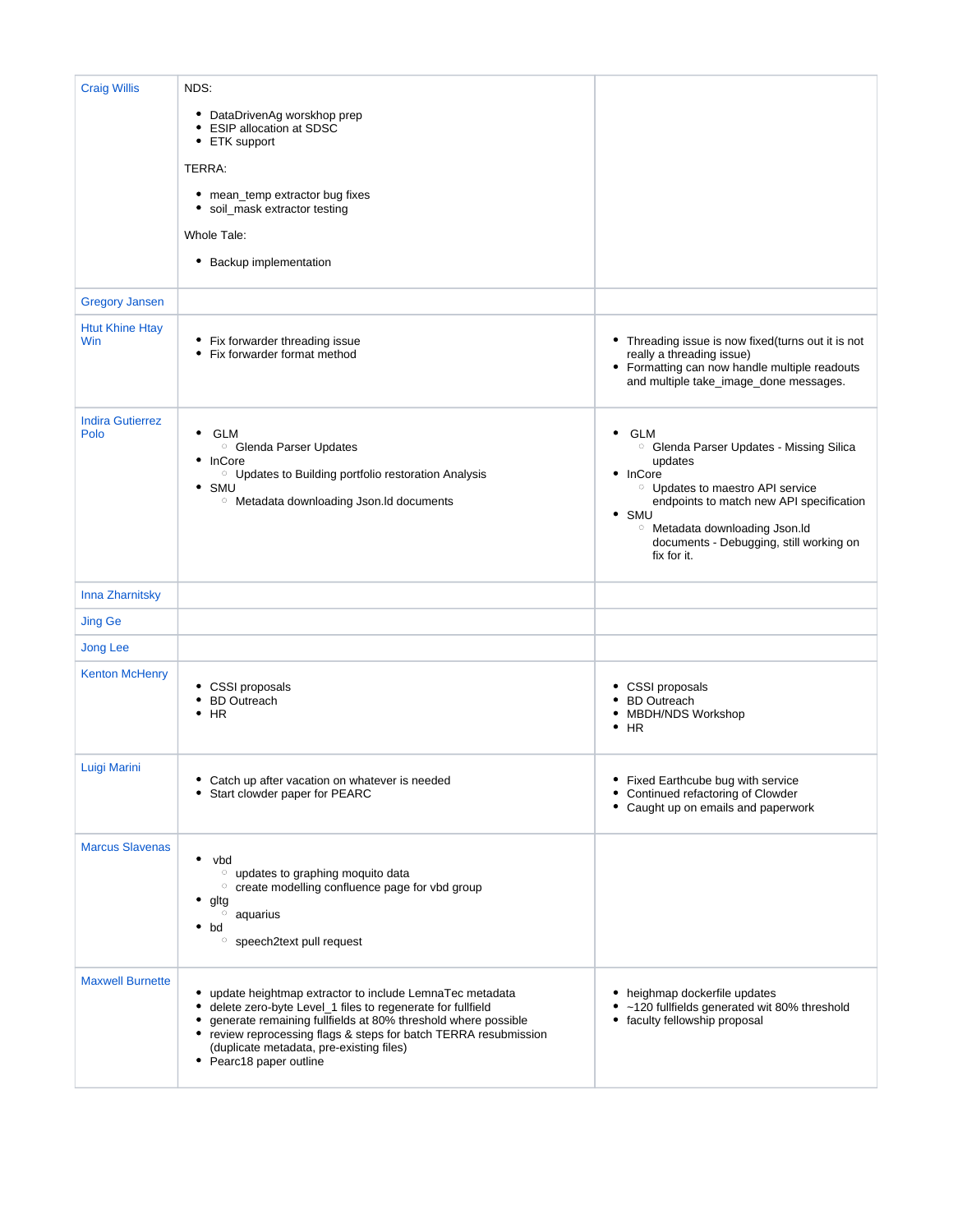| <b>Michal Ondrejcek</b> | $\bullet$ MDF<br><sup>o</sup> Finish docstrings, Sphinx and Jupyter docs<br>○ continue with Globus SDK transfer<br><sup>o</sup> outreach<br>• Farmers<br>○ continue with React and Matlab model<br>• Faculty Fellowship<br><sup>o</sup> Friday meeting                                                                                                                                                                                                                                                                                                                                                                                                                                                                                                                                                                                                                                                                                                                                                                                                                                                                                                                                             | $\bullet$ MDF<br><sup>o</sup> done, 1st version, commit, pull etc.<br>$^{\circ}$ no<br>$\circ$ yes<br>• Farmers<br><sup>o</sup> yes, start documentation/description<br>• Faculty Fellowship<br><sup>o</sup> help, comments etc.                                                                                                                                                                                                                                                                                     |
|-------------------------|----------------------------------------------------------------------------------------------------------------------------------------------------------------------------------------------------------------------------------------------------------------------------------------------------------------------------------------------------------------------------------------------------------------------------------------------------------------------------------------------------------------------------------------------------------------------------------------------------------------------------------------------------------------------------------------------------------------------------------------------------------------------------------------------------------------------------------------------------------------------------------------------------------------------------------------------------------------------------------------------------------------------------------------------------------------------------------------------------------------------------------------------------------------------------------------------------|----------------------------------------------------------------------------------------------------------------------------------------------------------------------------------------------------------------------------------------------------------------------------------------------------------------------------------------------------------------------------------------------------------------------------------------------------------------------------------------------------------------------|
| <b>Sara Lambert</b>     | $\bullet$ NDS<br>Discuss redeployment options for beta cluster - what should we<br>$\circ$<br>wait for, if anything?<br>No. Notice 1172 - Add -p flag to ndsctl to allow specification of<br>password RESOLVED<br>$\circ$<br>• KnowEnG<br><sup>o</sup> Further experimentation with Kubernetes on AWS and autoscaling<br>• Crops in Silico<br>$\circ$ Either ask the developers for an example, or hack around the lack<br>of inports/outports<br>○ Fix onChange saving to localStorage (nodes currently save, edges<br>do not)                                                                                                                                                                                                                                                                                                                                                                                                                                                                                                                                                                                                                                                                    | NDS<br>٠<br>N NDS-1172 - Add -p flag to ndsctl to<br>allow specification of password<br><b>RESOLVED</b><br>$\circ$<br>Attempted to review deployment via<br>$\circ$<br>Makefile, but running into many hurdles<br>• KnowEnG<br><sup>o</sup> Successfully set up a test Kubernetes<br>cluster on AWS with a scalable worker<br>pool size<br>• Crops in Silico<br><sup>o</sup> Added a method of creating/deleteing<br>inports and outports for graphs<br>Fixed automatic saving to localStorage<br>when things change |
| <b>Michelle Pitcel</b>  | • GLTG<br>GLGVO-412 - Test and Try to Improve Exploratory Analysis<br>Speed Using Local Data DONE<br>$\circ$<br><b>Existing Pull Requests:</b><br>$\circ$<br>GEOD-1048 - Add V3 Alert Popup for IE Version<br>Greater than 8 DONE<br>٠<br>GLGVO-399 - Port the Model to Python Code - Step 3<br><b>DONE</b><br>п<br>GLGVO-410 - Refactor Exploratory Analysis code<br><b>DONE</b><br>п<br>GLGVO-411 - Update V3 GLTG Branch DONE<br>٠<br><b>IMLCZO</b><br>Re-run Parser for Flux Tower<br>$\circ$<br>Re-run Parser for Allerton non-Decagon<br>$\circ$<br>MLCZO-215 - Add Default Users from IML to All Project<br>Spaces DONE<br>$\circ$<br>○ If IMLCZO-188, IMLCZO-189, and IMLCZO-190 are Done:<br><b>WIRKLEZO 216</b> - Parse the Fowler Farm and River Bend Data<br><b>DONE</b><br><sup>o</sup> Exisitng Pull Requests:<br><b>1 HMLCZO-188</b> - Parse Data for Sangamon River Forest<br>Preserve DONE<br>п<br><b>1 IMLCZO-189</b> - Parse Data for Fowler Farm<br>DONE<br>1 <b>IMLCZO-190</b> - Parse Data for River Bend<br><b>DONE</b><br>1 <b>IMLCZO-214</b> - Make Landing Page External Links Open<br>in a New Tab   DONE<br><b>ED GEOD-1042</b> - Map interface in mobile version DONE | • GLTG<br>GLGVO-412 DONE<br>$\circ$<br>$\vee$<br>• IMLCZO<br>Re-ran Parser for Flux Tower<br>$\circ$<br>Re-ran Parser for Allerton non-Decagon<br>$\circ$<br><b>IMLCZO-188</b> DONE<br>$\circ$<br>$ \uparrow $<br><b>DONE</b><br><b>IMLCZO-189</b><br>$\circ$<br>$\uparrow$<br><b>DONE</b><br><b>IMLCZO-190</b><br>$\circ$<br><b>IMLCZO-215</b><br><b>DONE</b><br>$\circ$                                                                                                                                            |